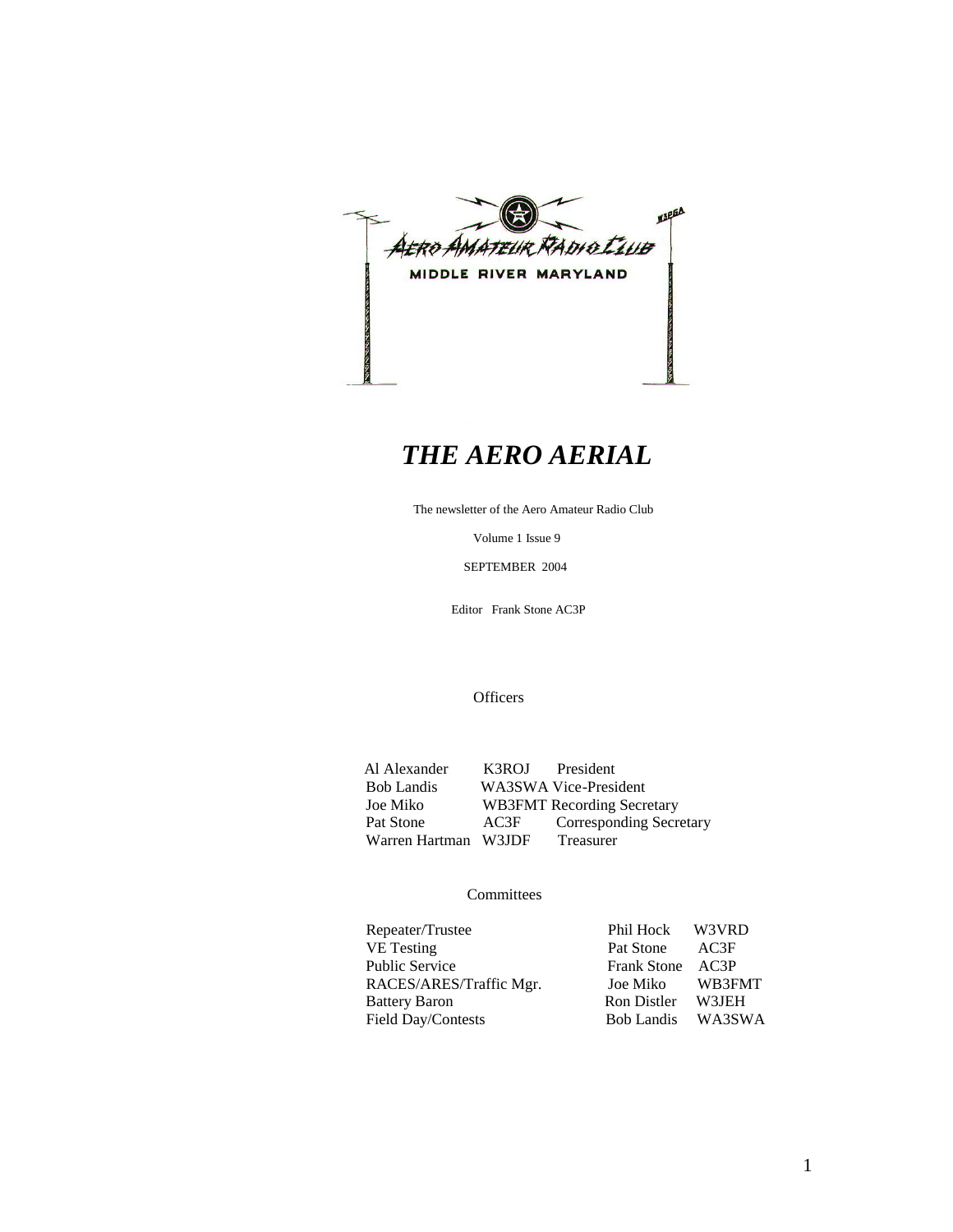#### ABOUT THE AERO AMATUER RADIO CLUB

- Meetings: First and Third Wednesdays at 7:30 pm at Coffman's Diner (Middle River and Orem's Rd.)
	- Nets: See Local Area Net Schedule
	- Repeaters: W3PGA (147.24 MHz / 449.575 MHz -) W3JEH (223.24 MHz -)
	- WEBSITE: http://mywebpages.comcast.net/w3pga/

#### **LOCAL AREA NETS**

| Day        | <b>Time</b>       |         | <b>Frequency (MHz) NET NAME</b>   |
|------------|-------------------|---------|-----------------------------------|
| Daily      | $9 - 10$ am       | 147.03  | <b>ORIOLE</b> Net                 |
| Daily      | $6 - 6:30$ pm     | 3.920   | Maryland Emergency Phone Net      |
| Daily      | $6:30 - 7$ pm     | 146.670 | <b>Baltimore Traffic Net</b>      |
| Daily      | 7 pm and 10 pm    | 3.643   | Maryland/DC/Delaware Traffic Net  |
| Daily      | 7 pm              | 146.505 | <b>AERO Code Practice Net</b>     |
| $1st$ Tues | $7:30 \text{ pm}$ | 145.330 | <b>Baltimore ARES Net</b>         |
| $2nd$ Tues | $7:30 \text{ pm}$ | 146.670 | <b>Baltimore County RACES Net</b> |
| $2nd$ Wed. | 8 pm              | 28.445  | <b>AARC</b> Net                   |
| $4th$ Wed  | 8 pm              | 147.240 | <b>AARC</b> Net                   |
| $5th$ Wed. | 8 pm              | 449.575 | <b>AARC</b> Net                   |
|            |                   |         |                                   |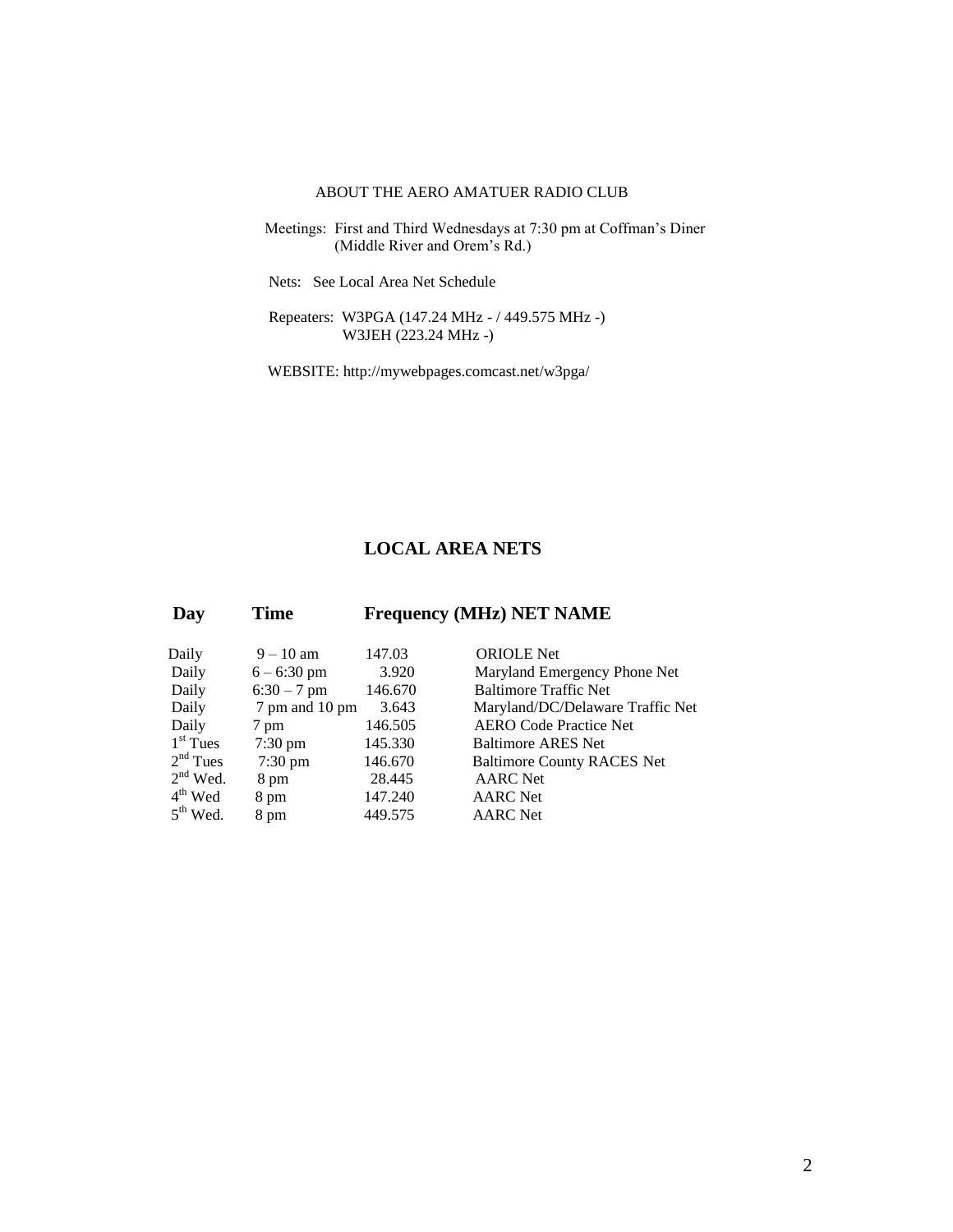## **Station Activities**

K3ROJ/VE3 spent a week in the wilds of Canada fishing and operating some 40 meter QRP. Al reports good Aurora sightings from Ontario. AC3P finally sold enough old rigs so that AC3F can be heard on the code practice net sporting an ICOM 706 MKIIG. WB3FMT is scouring the club archives. KB3KRV is now on 10 meters with a new Extra ticket. KB3JVP is a regular check-in to the Morse code net.





K3ROJ/VE3 Shack K3ROJ/VE3 Ionospheric Heater Proven to trigger Aurora Borealis

*Photo's by K3ROJ*

# **Public Service**

After the July  $21<sup>st</sup>$  meeting AC3P was enrooted home when he noticed a bright light inside the pedestrian tunnel under the railroad tracks on Martin Blvd. Frank pulled off onto Baker Ave. to get a better look and found a mattress on fire inside the tunnel. A call was put out on the 147.24 MHz. repeaters. Pat AC3F answered and put in a call to 911. Fire and police arrived on the scene about eight minutes later and put out the blaze.

# **ARES/RACES**

WB3FMT, WA3SWA, KB3JDE and AC3P participated in the first every Baltimore County HAZMAT Drill on August  $14<sup>th</sup>$ . Joe and Eric formed a team of ARES members at Franklin Square Hospital while Frank headed an ARES team at St. Joseph's Hospital. Bob was also at St. Joseph's representing the hospital staff.

The drill consisted of volunteers acting as victims to be transported 4 area hospitals. The ARES teams provided back-up communications handling traffic between the hospitals and the Baltimore County EOC.





 WB0EGR (HARCO) and Kathy KB3GFB (BARC)

WB3FMT and KB3JDE at AC3P hold the fort at St. Joseph's Franklin Square with Pat with Myles K3VTT (BARC)

*Photo's courtesy of KB3GFC*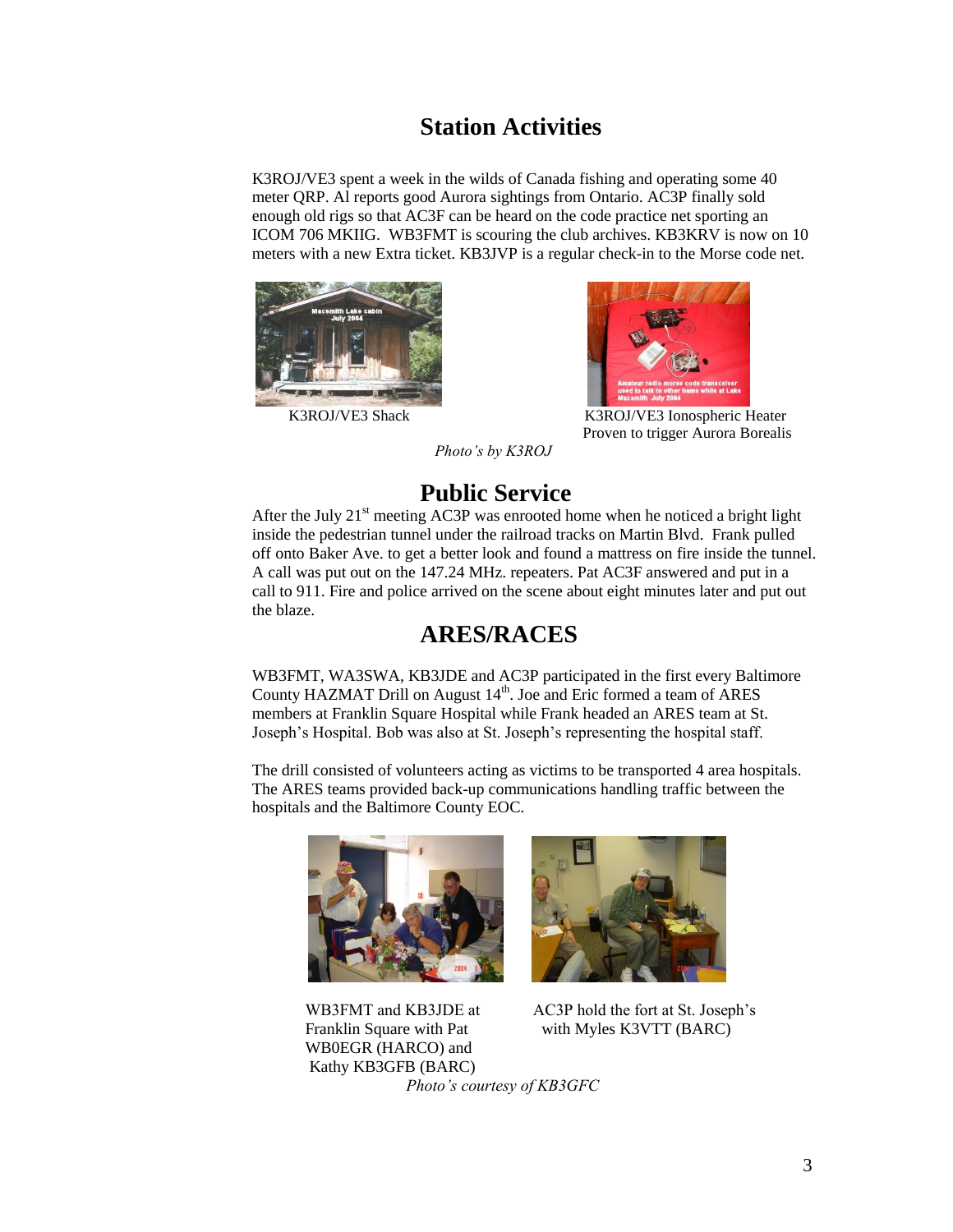### **VE Report**

A test session was held on July 31 at the Essex Library. Ten applicants showed up for testing. Three new Technicians got tickets. Four upgraded to Extra. Thanks to VE's WB3FMT, K3FT, AC3P and AC3F for a successful test session. Thanks to W3JDF for the donation of the tape recorder and headsets for code testing.

The next test session will be on September 25 at White Marsh.

# **KRISPY CRÈME CHALLENGE WON BY A DARKHORSE**

Last May KB3GFC challenged KB3JDE to a challenge. Both would try to upgrade at the July  $31<sup>st</sup>$  test session. The first to upgrade would get a box of Krispy Crème Doughnuts from the other.

The dreadful day came and the gauntlet was thrown. But to everyone's surprise, neither opponent upgraded. Instead Dave, KB3KRV came out of the pack and passed elements 1, 3 and 4 to upgrade from Tech to Extra and take the Krispy Crème prize. Congratulations Dave!

### **Aero Net Reports**

Two Meter Net - Check-ins: WB3FMT (NCS), AC3P, K3ROJ, KB3KRV, W3JEH, KB3JVP

Ten Meter Net - Check-ins: WB3FMT (NCS), W3JEH, W3VRD, K3ROJ, AC3P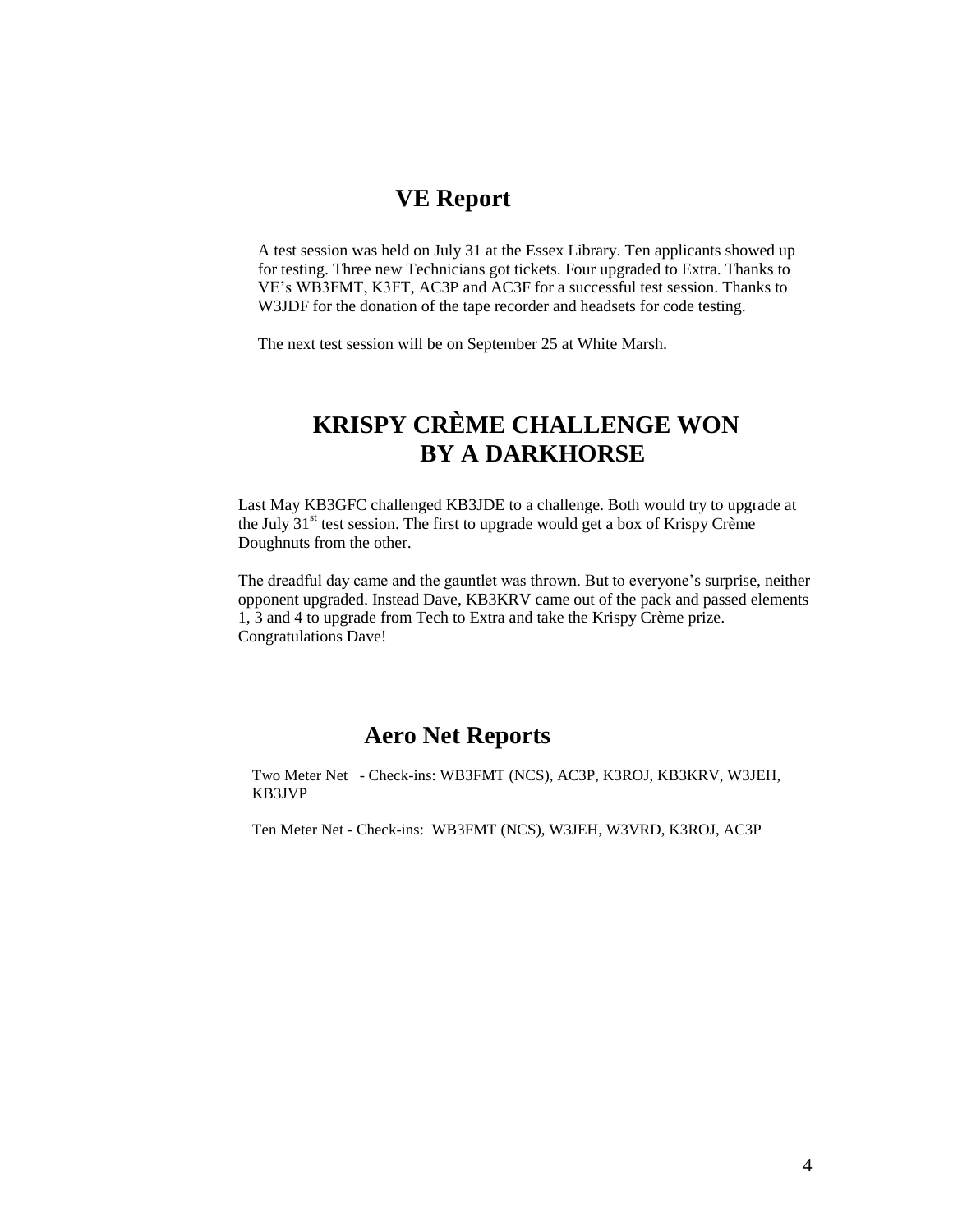### Testing Tidbits from AC3F

#### **Part 2: The Dreaded Code Test (AKA Element 1) di-di-da-da-di-dit (?)**

How do people do it? How does a person listen to all of those long and short beeps a make any kind of sense out of it? Then you have to copy minute's worth of it too! WOW! Sounds hard but you can do it if you just try. Here are some tips to help you pass the dreaded code exam.

- 1. If at all possible, study with a partner. Or listen to on the air practice. Having another person to work with you will help motivate you to stick with it. It makes practicing much more fun! (AERO A.R.C. sponsors a Morse Code Net that meets every evening at 7PM. See this AERIAL for all the details. )
- 2. Use headphones as much as possible!
- 3. When you first learn the code characters listen to them repeatedly so you can distinguish the unique sound of each one. Review them before you actually start to copy a text.
- 4. Many people find it helpful to try to convert signs they see while they are driving and such by saying the dits and dahs aloud. However, be careful to pay attention to your driving too!
- 5. Practice sending code as well as listening to it. It's important to learn to form the characters yourself. If you don't have a key and oscillator just try tapping it out with your fingers on a table. I do not recommend using a car horn for this though. Some of your neighbors might get a little testy!
- 6. Never try to read what you're copying while it's being sent!!! Remember, there will time enough for readin' when the sendin' s done. Try covering the individual letters as you copy them. This will keep you from attempting to read while you copy.
- 7. If you miss a letter while copying skip it or make a dash. You'll have plenty of time to try to fill it in later when the sending is through.
- 8. Once you have learned all of the required code characters practice by listening to QSO format as much as possible.
- 9. When working with QSO format listen for required information: Name is....  $OTH$  is…..
	- RST is…..

Listen for the word IS. Pay special attention to everything that is sent following the word is.

- 10. When copying always write using lower case letters. You can make lower case letters much faster than capital letters.
- 11. Try practicing by listening to a code speed that is slightly faster then the required 5WPM! This way when you take the test the text will sound slow to you and you'll be able to copy it more easily.
- 12. It is important to pay close attention when numbers are sent since you can't guess them very well. Also keep in mind that in QSO format the call signs are sent twice once at the beginning and then again at the end. So if you miss it the first time just listen closely at the end.
- 13. Practice. Practice. Practice. But be sure to give yourself a break especially when you are tired.
- 14. Copying Morse code should be a fun challenge not a dreaded chore. A positive attitude can make all the difference!

That's it. Hopefully, you will find these suggestions helpful when you decide to take the plunge and give the code test a try. Good luck and God bless. De di-dah da-di-da-dit di-di-di-da-dah di-di-da-dit